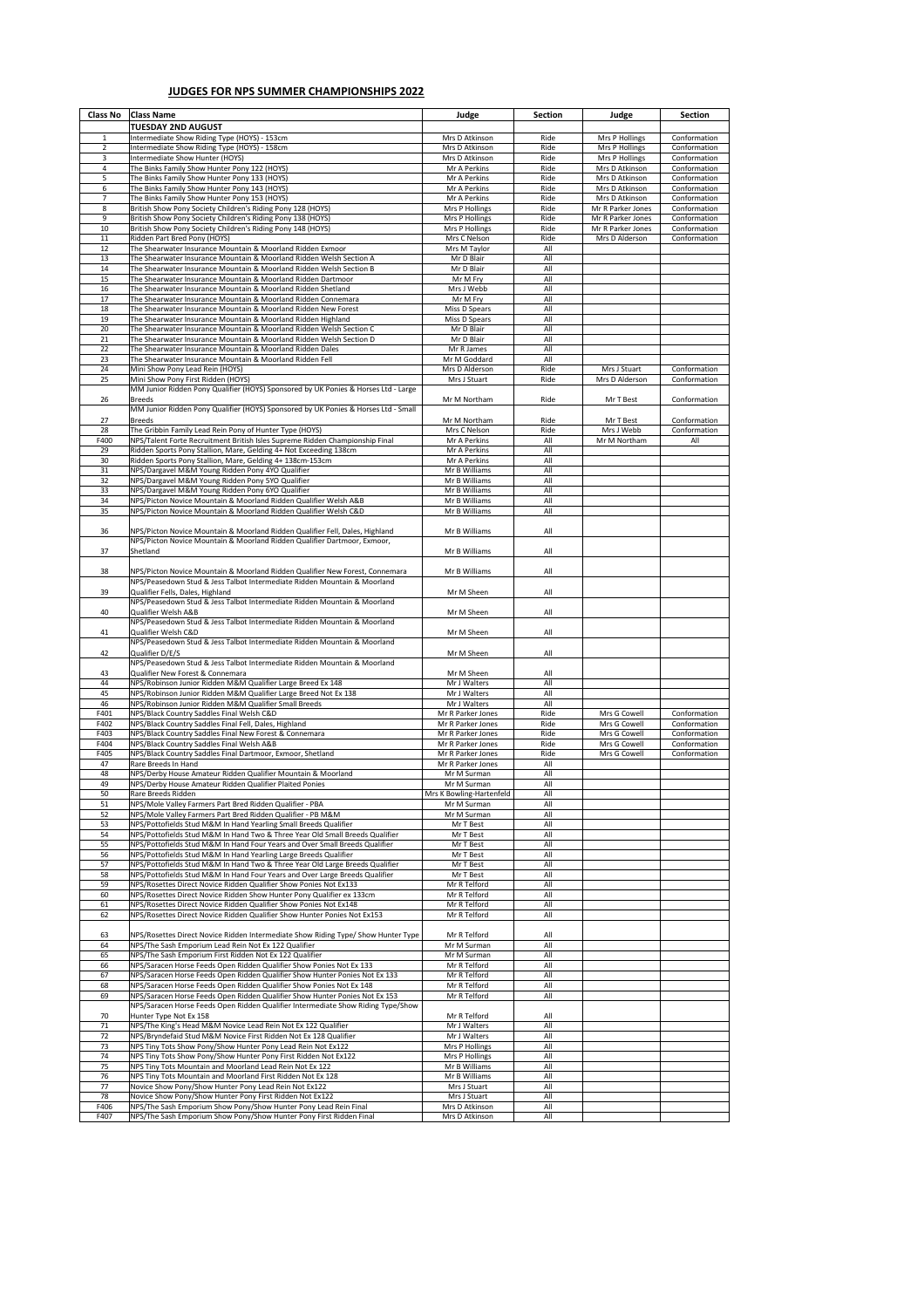| 79   | Junior Novice Rider M&M Small Breeds                                                                      | Miss J Newbery           | All  |                |              |
|------|-----------------------------------------------------------------------------------------------------------|--------------------------|------|----------------|--------------|
| 80   | Junior Novice Rider M&M Large Breeds                                                                      | Miss J Newbery           | All  |                |              |
| 81   | Junior Open Ridden M&M Small Breeds                                                                       | Mrs K Bowling-Hartenfeld | All  |                |              |
| 82   | Junior Open Ridden M&M Large Breeds                                                                       | Mrs K Bowling-Hartenfeld | All  |                |              |
| 83   | Part Bred Welsh In Hand Stallion 4 years old and over Qualifier                                           | Mrs M C Nimmo            | All  |                |              |
| 84   | Part Bred Welsh In Hand Mare/Gelding 4 years and over Qualifier                                           | Mrs M C Nimmo            | All  |                |              |
|      |                                                                                                           |                          |      |                |              |
| 85   | Part Bred Welsh In Hand 2/3yo Colt, Filly Gelding to exc 128cm Qualifier                                  | Mrs M C Nimmo            | All  |                |              |
| 86   | Part Bred Welsh In Hand Yearling Colt, Fill, Gelding to exc 128cm Qualifier                               | Mrs M C Nimmo            | All  |                |              |
| 87   | Part Bred Welsh In Hand 2 or 3 year old Colt, Filly, Gelding Not to Exceed 128cm at<br>Maturity Qualifier | Mrs M C Nimmo            | All  |                |              |
| 88   | Part Bred Welsh In Hand Yearling Colt, Filly, Gelding Not to Exceed 128cm at Maturity<br>Qualifier        | Mrs M C Nimmo            | All  |                |              |
| 89   | Part Bred Native Pony In Hand Stallions, Mares, Geldings 4 years and over Not Ex133<br><b>Qualifier</b>   | Mrs J Griffin            | All  |                |              |
| 90   | Part Bred Native Pony In Hand Stallions, Mares, Geldings 4 years and over Not Ex153<br><b>Qualifier</b>   | Mrs J Griffin            | All  |                |              |
|      | Part Bred Native Pony In Hand Yearling, 2 & 3 year old Not to Exceed 133 at Maturity                      |                          |      |                |              |
| 91   | Qualifier                                                                                                 | Mrs J Griffin            | All  |                |              |
| 92   | Part Bred Native Pony In Hand Yearling, 2 & 3 year old Not to Exceed 153 at Maturity<br><b>Qualifier</b>  | Mrs J Griffin            | All  |                |              |
| 93   | Anglo & Part Bred Arab In Hand Yearling, Colt, Filly, Gelding Qualifier                                   | Mr R Telford             | All  |                |              |
| 94   | Anglo & Part Bred Arab In Hand 2&3 Year Old Qualifier                                                     | Mr R Telford             | All  |                |              |
| 95   | Anglo & Part Bred Arab In Hand Stallion, Mare, Gelding Qualifier                                          | Mr R Telford             | All  |                |              |
| 96   | Anglo & Part Bred Arab In Hand Foal                                                                       | Mr R Telford             | All  |                |              |
| F408 | NPS/Area 15 British Isles In Hand Championship Final                                                      | Mr D Blair               | All  | Mrs J Webb     | All          |
|      |                                                                                                           |                          |      |                |              |
| 97   | Junior Show Pony/Show Hunter Pony Mixed Height                                                            | Miss J Newbery           | All  |                |              |
| 98   | Junior Show Pony/Show Hunter Pony Lead Rein                                                               | Miss J Newbery           | All  |                |              |
| 99   | Junior Show Pony/Show Hunter Pony First Ridden                                                            | Miss J Newbery           | All  |                |              |
| 100  | Junior Lead Rein M&M                                                                                      | Mrs J Stuart             | All  |                |              |
| 101  | Junior First Ridden M&M                                                                                   | Mrs J Stuart             | All  |                |              |
| 102  | Junior Handler 5-12years                                                                                  | Miss J Newbery           | All  |                |              |
| 103  | Junior Handler 13-18years                                                                                 | Miss J Newbery           | All  |                |              |
| 104  | <b>Junior Matched Pairs</b>                                                                               | Mrs D Atkinson           | All  |                |              |
| 105  | <b>Junior Mis Matched Pairs</b>                                                                           | Mrs D Atkinson           | All  |                |              |
| 106  | Junior Concours d'Elegance Lead Rein                                                                      | Mr R James               | All  |                |              |
| 107  | Junior Concours d'Elegance First Ridden                                                                   | Mr R James               | All  |                |              |
| 108  | Junior Concours d'Elegance Junior Ridden                                                                  | Mr R James               | All  |                |              |
|      | President's Prize for Overall Supreme Junior Ring Champion                                                | Mrs C Nelson             | All  |                |              |
| 109  | NPS/Simons Family & Marbeth Stud WHP Training Stakes 84-99cm Qualifier                                    | Mrs C Nelson             | All  |                |              |
| 110  | NPS/Simons Family & Marbeth Stud WHP Training Stakes 69-84cm Qualifier                                    | Mrs C Nelson             | All  |                |              |
| 111  | NPS/Simons Family & Marbeth Stud WHP Training Stakes 53-69cm Qualifier                                    | Mrs C Nelson             | All  |                |              |
| 112  | NPS/Simons Family & Marbeth Stud WHP Training Stakes 46-53cm Qualifier                                    | Mrs C Nelson             | All  |                |              |
| 113  | Leading Rein WHP                                                                                          | Mrs A Nicholls           | All  |                |              |
| 114  | NPS/Stevenson Brothers Rocking Horses First Ridden M&M Working Hunter Pony<br><b>Qualifier</b>            | Mr M Fry                 | Jump | Mrs A Nicholls | Conformation |
| 115  | NPS/NAF Novice M&M Working Hunter Pony Not Ex122 Qualifier                                                | Mr M Fry                 | Jump | Ms G Wright    | Conformation |
| 116  | NPS/NAF Novice M&M Working Hunter Pony 133cm Qualifier                                                    | Mr M Fry                 | Jump | Ms G Wright    | Conformation |
| 117  | NPS/NAF Novice M&M Working Hunter Pony 143cm Qualifier                                                    | Mr M Fry                 | Jump | Ms G Wright    | Conformation |
| 118  | NPS/NAF Novice M&M Working Hunter Pony Ponies Exc 143 Qualifier                                           | Mr M Fry                 | Jump | Ms G Wright    | Conformation |
|      | NPS/Sarah Please Memorial Junior M&M Working Hunter Pony Not Exc 148cm                                    |                          |      |                |              |
| 119  | Qualifier                                                                                                 | Mrs C Frith              | Jump | Mrs M Taylor   | Conformation |
| 120  | NPS/Sarah Please Memorial Junior M&M Working Hunter Pony 138cm Qualifier                                  | Mrs C Frith              | Jump | Mrs M Taylor   | Conformation |
| 121  | NPS/Sarah Please Memorial Junior M&M Working Hunter Pony 128cm Qualifier                                  | Mrs C Frith              | Jump | Mrs M Taylor   | Conformation |
| 122  | NPS/TopSpec Open M&M Working Hunter Pony 122cm Qualifier                                                  | Mrs M Taylor             | Jump | Mr R Sutcliffe | Conformation |
| 123  | NPS/TopSpec Open M&M Working Hunter Pony 133cm Qualifier                                                  | Mrs M Taylor             | Jump | Mr R Sutcliffe | Conformation |
| 124  | NPS/TopSpec Open M&M Working Hunter Pony 143cm Qualifier                                                  | Mrs M Taylor             | Jump | Mr R Sutcliffe | Conformation |
| 125  | NPS/TopSpec Open M&M Working Hunter Pony exc143 Qualifier                                                 | Mrs M Taylor             | Jump | Mr R Sutcliffe | Conformation |
| 126  | NPS/Area 5 Intermediate M&M Working Hunter Pony exc143 Qualifier                                          | Mrs G Cowell             | Jump | Mrs M C Nimmo  | Conformation |
| 127  | NPS/Area 5 Intermediate M&M Working Hunter Pony 133-143 Qualifier                                         | Mrs G Cowell             | Jump | Mrs M C Nimmo  | Conformation |
| 128  | NPS/Area 5 Intermediate M&M Working Hunter Pony 122-133 Qualifier                                         | Mrs G Cowell             | Jump | Mrs M C Nimmo  | Conformation |
| 129  | NPS/Area 5 Intermediate M&M Working Hunter Pony Not Exc 122 Qualifier                                     | Mrs G Cowell             | Jump | Mrs M C Nimmo  | Conformation |
| 130  | NPS Supreme Dressage Prelim 12 Qualifier                                                                  | Mrs D Jones              | All  |                |              |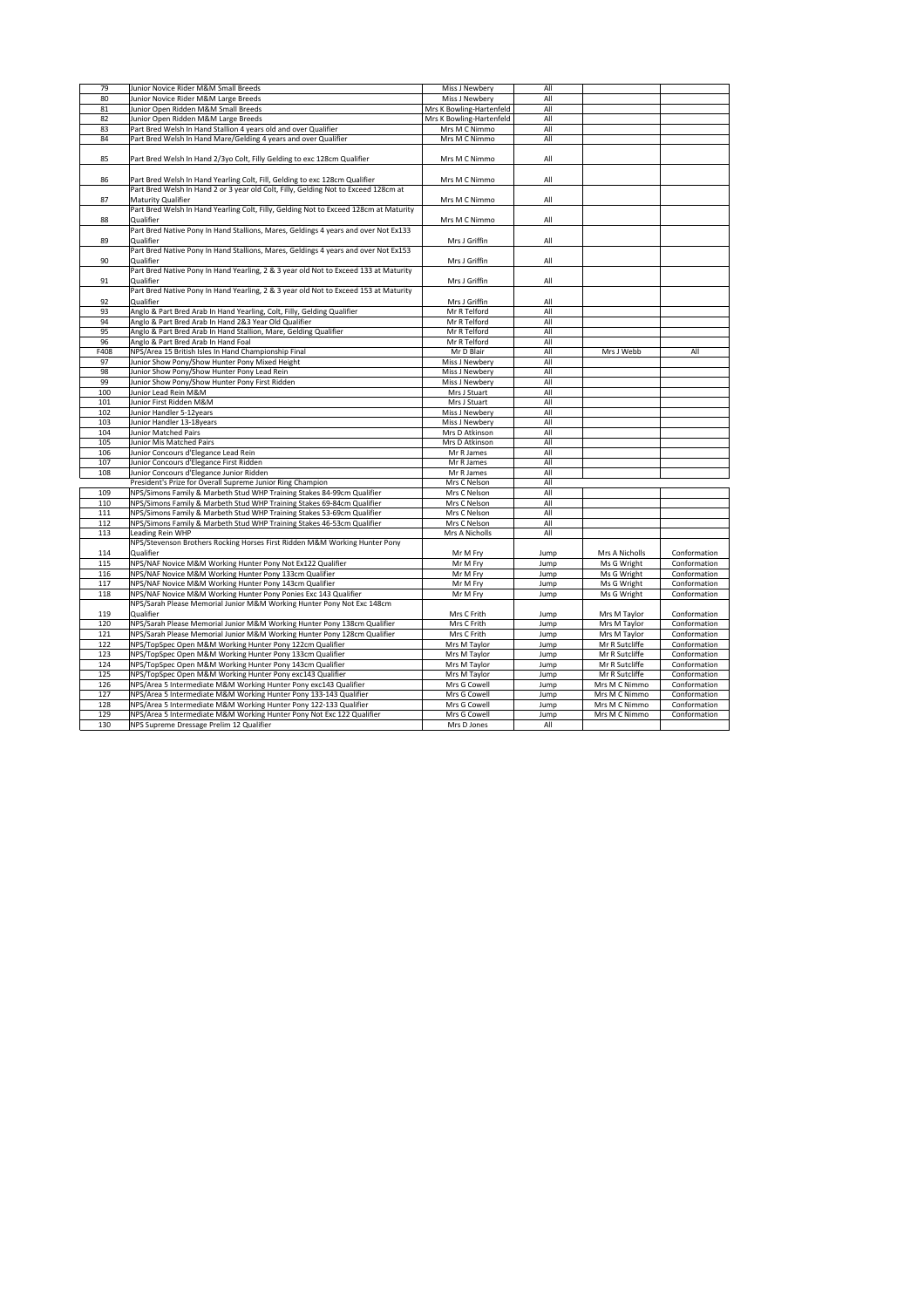|              | <b>WEDNESDAY 3RD AUGUST</b>                                                                                                                              |                                        |              |                                |                              |
|--------------|----------------------------------------------------------------------------------------------------------------------------------------------------------|----------------------------------------|--------------|--------------------------------|------------------------------|
| F409         | NPS/RingSide Stud Open M&M Ridden Final Welsh C                                                                                                          | Mrs M Taylor                           | Ride         | Mr D Blair                     | Conformation                 |
| F410         | NPS/RingSide Stud Open M&M Ridden Final Welsh D                                                                                                          | Mrs M Taylor                           | Ride         | Mr D Blair                     | Conformation                 |
| F411         | NPS/RingSide Stud Open M&M Ridden Final Fell, Dales & Highland                                                                                           | Mrs M Taylor                           | Ride         | Mr D Blair                     | Conformation                 |
| F412         | NPS/RingSide Stud Open M&M Ridden Final New Forest & Connemara                                                                                           | Mrs M Taylor                           | Ride         | Mr D Blair                     | Conformation                 |
| F413         | NPS/RingSide Stud Open M&M Ridden Final Welsh Sections A&B                                                                                               | Mrs M Taylor                           | Ride         | Mr D Blair                     | Conformation                 |
| F414         | NPS/RingSide Stud Open M&M Ridden Final Dartmoor, Exmoor, Shetland                                                                                       | Mrs M Taylor                           | Ride         | Mr D Blair                     | Conformation                 |
| F415         | NPS/The Nicholls Family M&M Ridden Gold Medal Rosette Welsh A&B Final                                                                                    | Mrs B Evans                            | Ride         | Mrs G McMurray                 | Conformation                 |
| F416         | NPS/The Nicholls Family M&M Ridden Gold Medal Rosette Welsh C&D Final<br>NPS/The Nicholls Family M&M Ridden Gold Medal Rosette New Forest & Connemara    | Mrs B Evans                            | Ride         | Mrs G McMurray                 | Conformation                 |
| F417         | Final                                                                                                                                                    | Mrs B Evans                            | Ride         | Mrs G McMurray                 | Conformation                 |
|              | NPS/The Nicholls Family M&M Ridden Gold Medal Rosette Dartmoor, Exmoor &                                                                                 |                                        |              |                                |                              |
| F418         | <b>Shetland Final</b>                                                                                                                                    | Mrs B Evans                            | Ride         | Mrs G McMurray                 | Conformation                 |
|              |                                                                                                                                                          |                                        |              |                                |                              |
| F419         | NPS/The Nicholls Family M&M Ridden Gold Medal Rosette Fell, Dales & Highland Final                                                                       | Mrs B Evans                            | Ride         | Mrs G McMurray                 | Conformation                 |
| F420         | NPS/Derby House M&M Amateur Ridden Final Small Breeds                                                                                                    | Miss K Wainwright                      | All          |                                |                              |
| F421         | NPS/Derby House M&M Amateur Ridden Final Large Breeds                                                                                                    | Miss K Wainwright                      | All          |                                |                              |
| F422         | NPS/Derby House Plaited Amateur Ridden Final Pony Not Ex138                                                                                              | Miss K Wainwright                      | All          |                                |                              |
| F423         | NPS/Derby House Plaited Amateur Ridden Final Pony Ex138                                                                                                  | Miss K Wainwright                      | All          |                                |                              |
| 131          | <b>Fancy Dress</b>                                                                                                                                       | Mrs C Nelson                           | All          | Mrs J McAuliffe                | All                          |
| F424<br>F425 | NPS/Dargavel M&M Young Ridden Pony National Championship 4 Years Old Final<br>NPS/Dargavel M&M Young Ridden Pony National Championship 5 Years Old Final | Mr R Sutcliffe<br>Mr R Sutcliffe       | Ride<br>Ride | Mrs H Banbury<br>Mrs H Banbury | Conformation<br>Conformation |
| F426         | NPS/Dargavel M&M Young Ridden Pony National Championship 6 Years Old Final                                                                               | Mr R Sutcliffe                         | Ride         | Mrs H Banbury                  | Conformation                 |
| F427         | NPS/Picton Novice Mountain & Moorland Final Highland                                                                                                     | Mrs L Impey                            | All          |                                |                              |
| F428         | NPS/Picton Novice Mountain & Moorland Final Welsh A                                                                                                      | Mr D Puttock                           | All          |                                |                              |
| F429         | NPS/Picton Novice Mountain & Moorland Final Welsh B                                                                                                      | Mr D Puttock                           | All          |                                |                              |
| F430         | NPS/Picton Novice Mountain & Moorland Final Dales                                                                                                        | Mr P Boustead                          | All          |                                |                              |
| F431         | NPS/Picton Novice Mountain & Moorland Final Exmoor                                                                                                       | Mrs M Taylor                           | All          |                                |                              |
| F432         | NPS/Picton Novice Mountain & Moorland Final Welsh C                                                                                                      | Mr T Best                              | All          |                                |                              |
| F433         | NPS/Picton Novice Mountain & Moorland Final Welsh D                                                                                                      | Mr T Best                              | All          |                                |                              |
| F434         | NPS/Picton Novice Mountain & Moorland Final Fell                                                                                                         | Mr P Boustead                          | All          |                                |                              |
| F435         | NPS/Picton Novice Mountain & Moorland Final Connemara                                                                                                    | Ms G Wright                            | All          |                                |                              |
| F436         | NPS/Picton Novice Mountain & Moorland Final Shetland                                                                                                     | Ms G Wright                            | All          |                                |                              |
| F437         | NPS/Picton Novice Mountain & Moorland Final Dartmoor                                                                                                     | Ms G Wright                            | All          |                                |                              |
| F438         | NPS/Picton Novice Mountain & Moorland Final New Forest                                                                                                   | Mrs J Lowth                            | All          |                                |                              |
| F439         | NPS/Assendons Area Final Freestyle to Music                                                                                                              | Mrs C Whiteley                         | Ride         | Ms G Wright                    | Conformation                 |
| 132          | NPS/Showing Classics M&M Leading Rein Qualifier                                                                                                          | Mr B Williams                          | All          |                                |                              |
| 133<br>134   | NPS/Showing Classics M&M First Ridden Qualifier<br>Colne Mountain & Moorland Lead Rein Pony of the Year (HOYS)                                           | Mr B Williams<br>Mrs G Cowell          | All<br>Ride  | Ms G Wright                    | Conformation                 |
| 135          | Colne Mountain & Moorland First Ridden Pony of the Year (HOYS)                                                                                           | Ms G Wright                            | Ride         | Mrs G Cowell                   | Conformation                 |
| F440         | NPS/The King's Head M&M Novice Lead Rein Championship Final                                                                                              | Mrs C Frith                            | Ride         | Miss K Wainwright              | Conformation                 |
| F441         | NPS/Bryndefaid Stud M&M Novice First Ridden Championship Final                                                                                           | Miss K Wainwright                      | Ride         | Mrs C Frith                    | Conformation                 |
|              | NPS Mini Supreme Championship                                                                                                                            | Mrs A Nicholls                         | All          |                                |                              |
|              | The NPS British Riding Pony (Show Pony) Young Stock Yearling Colt, Filly, Gelding Not                                                                    |                                        |              |                                |                              |
| 136          | to Ex 122 at Maturity                                                                                                                                    | Mr T Best                              | All          |                                |                              |
|              | The NPS British Riding Pony (Show Pony) Young Stock 2-3 Year Old Not to Ex 122 at                                                                        |                                        |              |                                |                              |
| 137          | Maturity                                                                                                                                                 | Mr T Best                              | All          |                                |                              |
|              | The NPS British Riding Pony (Show Pony) Young Stock Yearling Colt, Filly, Gelding Not                                                                    |                                        |              |                                |                              |
| 138          | to Ex 128 at Maturity<br>The NPS British Riding Pony (Show Pony) Young Stock 2-3 Year Old Not to Ex 128 at                                               | Mr T Best                              | All          |                                |                              |
| 139          |                                                                                                                                                          | Mr T Best                              | All          |                                |                              |
|              | Maturity<br>The NPS British Riding Pony (Show Pony) Young Stock Yearling Colt, Filly, Gelding Not                                                        |                                        |              |                                |                              |
| 140          | to Ex 138 at Maturity                                                                                                                                    | Mr T Best                              | All          |                                |                              |
|              | The NPS British Riding Pony (Show Pony) Young Stock 2-3 Year Old Colt, Filly, Gelding                                                                    |                                        |              |                                |                              |
| 141          | Not to Ex 138 at Maturity                                                                                                                                | Mr T Best                              | All          |                                |                              |
|              | The NPS British Riding Pony (Show Pony) Young Stock Yearling Colt, Filly, Gelding Not                                                                    |                                        |              |                                |                              |
| 142          | to Ex 148 at Maturity                                                                                                                                    | Mr T Best                              | All          |                                |                              |
|              | The NPS British Riding Pony (Show Pony) Young Stock 2-3 Year Old Not to Ex 148 at                                                                        |                                        |              |                                |                              |
| 143          | Maturity                                                                                                                                                 | Mr T Best                              | All          |                                |                              |
|              | NPS/Betty Skeet Memorial Home Produced British Riding Pony (SP) In Hand Barren                                                                           |                                        |              |                                |                              |
| 144          | Mare & Gelding 4+ Qualifier                                                                                                                              | Mr W Morris                            | All          |                                |                              |
| 145          | NPS/Betty Skeet Memorial Home Produced British Riding Pony (SP) In Hand Stallion 4+<br>Qualifier                                                         | Mr W Morris                            | All          |                                |                              |
|              | NPS/Betty Skeet Memorial Home Produced British Riding Pony (SP) In Hand Brood                                                                            |                                        |              |                                |                              |
| 146          | <b>Mare Qualifier</b>                                                                                                                                    | Mr W Morris                            | All          |                                |                              |
|              | NPS/Betty Skeet Memorial Home Produced British Riding Pony (SP) In Hand Yearling                                                                         |                                        |              |                                |                              |
| 147          | Not to Ex128cm at Maturity Qualifier                                                                                                                     | Mr W Morris                            | All          |                                |                              |
|              | NPS/Betty Skeet Memorial Home Produced British Riding Pony (SP) In Hand Yearling                                                                         |                                        |              |                                |                              |
| 148          | Not to Ex148cm at Maturity Qualifier                                                                                                                     | Mr W Morris                            | All          |                                |                              |
|              | NPS/Betty Skeet Memorial Home Produced British Riding Pony (SP) In Hand Qualifier                                                                        |                                        |              |                                |                              |
| 149          | 2/3 Year old 128cm                                                                                                                                       | Mr W Morris                            | All          |                                |                              |
|              | NPS/Betty Skeet Memorial Home Produced British Riding Pony (SP) In Hand 2/3year                                                                          |                                        |              |                                |                              |
| 150          | old Not to Ex148cm at Maturity Qualifier                                                                                                                 | Mr W Morris                            | All          |                                |                              |
| 151          | Open British Riding Pony (Show Pony) Broodmare Not Ex122cm<br>Foal: Produce of Mare in Previous Class                                                    | Mrs J Webb<br>Mrs J Webb               | All<br>All   |                                |                              |
| 152          |                                                                                                                                                          | Mrs J Webb                             | All          |                                |                              |
| 153<br>154   | Open British Riding Pony (Show Pony) Broodmares Ex122cm Not Ex128cm<br>Foal: Produce of Mare in Previous Class                                           | Mrs J Webb                             | All          |                                |                              |
| 155          | Open British Riding Pony (Show Pony) Brood Mare Ex128cm Not Ex138cm                                                                                      | Mrs J Webb                             | All          |                                |                              |
| 156          | Foal: Produce of Mare in Previous Class                                                                                                                  | Mrs J Webb                             | All          |                                |                              |
| 157          | Open British Riding Pony (Show Pony) Brood Mare Not Ex148cm                                                                                              | Mrs J Webb                             | All          |                                |                              |
| 158          | Foal: Produce of Mare in Previous Class                                                                                                                  | Mrs J Webb                             | All          |                                |                              |
| 159          | Novice British Riding Pony (Show Pony) Broodmares Not Ex 122cm                                                                                           | Mr R Parker Jones                      | All          |                                |                              |
| 160          | Foal: Produce of Mare in Previous Class                                                                                                                  | Mr R Parker Jones                      | All          |                                |                              |
| 161          | Novice British Riding Pony (Show Pony) Broodmares Ex 122cm Not Ex128cm                                                                                   | Mr R Parker Jones                      | All          |                                |                              |
| 162          | Foal: Produce of Mare in Previous Class                                                                                                                  | Mr R Parker Jones                      | All          |                                |                              |
| 163          | Novice British Riding Pony (Show Pony) Broodmares Ex 128cm Not Ex138cm                                                                                   | Mr R Parker Jones                      | All          |                                |                              |
| 164<br>165   | Foal: Produce of Mare in Previous Class<br>Novice British Riding Pony (Show Pony) Brood Mares Not Ex148cm                                                | Mr R Parker Jones<br>Mr R Parker Jones | All<br>All   |                                |                              |
| 166          | Foal: Produce of Mare in Previous Class                                                                                                                  | Mr R Parker Jones                      | All          |                                |                              |
|              | British Riding Pony (SP) Broodmare and Foal Championships                                                                                                | Mrs C Nelson                           | All          |                                |                              |
| 167          | NPS/Dowhills Stud Ottergayle Hack In Hand Broodmare Qualifier                                                                                            | Mrs S Thomas                           | All          |                                |                              |
| 168          | NPS/Dowhills Stud Ottergayle Hack In Hand Foal                                                                                                           | Mrs S Thomas                           | All          |                                |                              |
| 169          | NPS/Dowhnills Stud Ottergayle Hack In Hand Yearling Qualifier                                                                                            | Mrs S Thomas                           | All          |                                |                              |
| 170          | NPS/Dowhills Stud Ottergayle Hack In Hand 2&3 Year Old Qualifier                                                                                         | Mrs S Thomas                           | All          |                                |                              |
| 171          | NPS/Dowhills Stud Ottergayle Hack & Riding Horse In Hand Stallion Qualifier                                                                              | Mrs S Thomas                           | All          |                                |                              |
|              |                                                                                                                                                          |                                        |              |                                |                              |
| 172          | NPS/Dowhills Stud Ottergayle Hack & Riding Horse In Hand Barren Mare Qualifier                                                                           | Mrs S Thomas<br>Mrs S Thomas           | All<br>All   |                                |                              |
| 173<br>174   | NPS/Dowhills Stud Ottergayle Riding Horse In Hand Qualifier Brood Mare<br>NPS/Dowhills Stud Ottergayle Riding Horse In Hand Foal                         | Mrs S Thomas                           | All          |                                |                              |
| 175          | NPS/Dowhills Stud Ottergayle Riding Horse In Hand Qualifier Yearling                                                                                     | Mrs S Thomas                           | All          |                                |                              |
| 176          | NPS/Dowhills Stud Ottergayle Riding Horse In Hand 2&3 Year Old Qualifier                                                                                 | Mrs S Thomas                           | All          |                                |                              |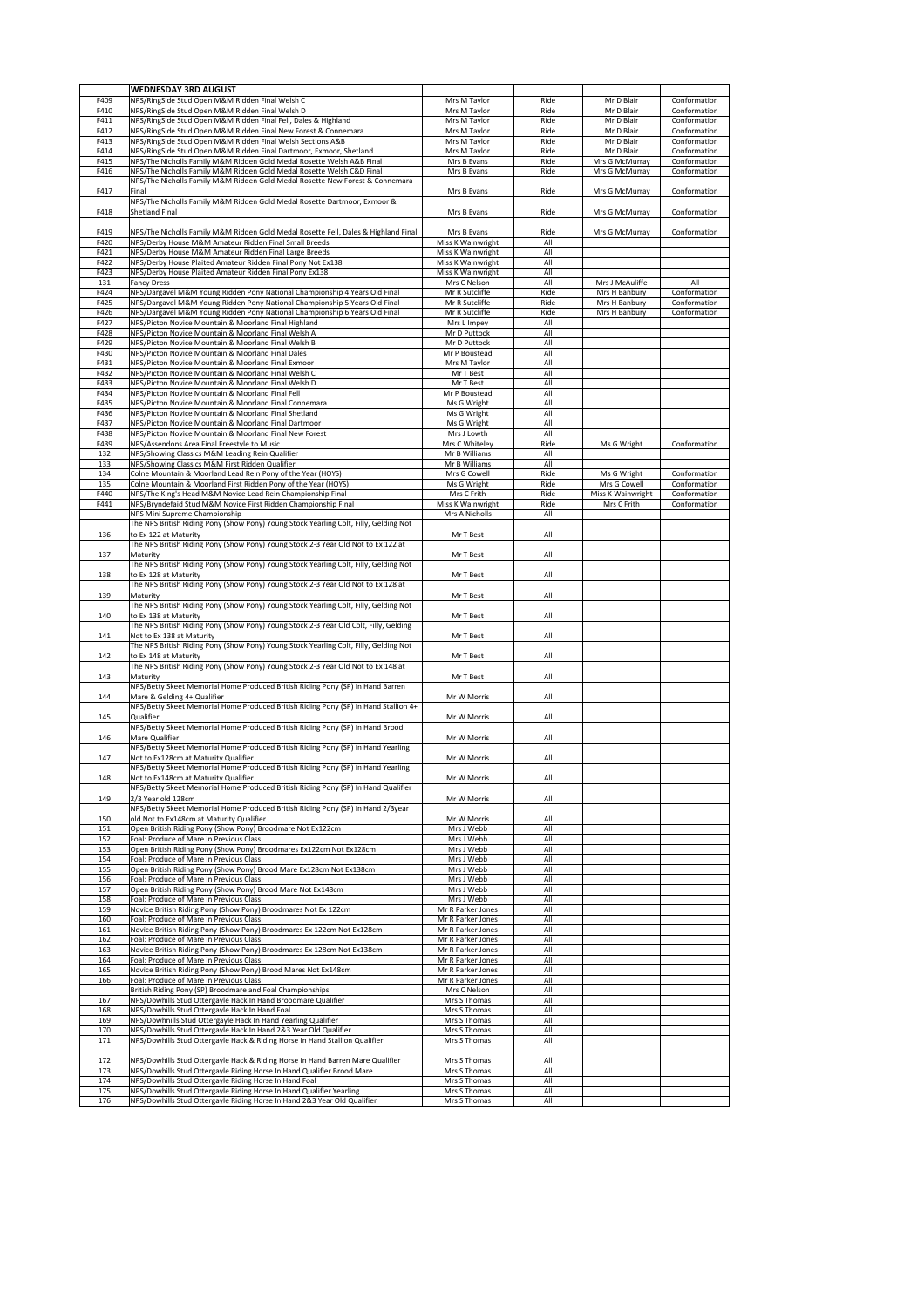|      | NPS/Team Charlesworth British Riding Pony (Show Hunter Pony) In Hand Stallion                                    |                       |            |               |              |
|------|------------------------------------------------------------------------------------------------------------------|-----------------------|------------|---------------|--------------|
| 177  | <b>Qualifier</b>                                                                                                 | Mrs S Thomas          | All        |               |              |
|      |                                                                                                                  |                       |            |               |              |
|      | NPS/Team Charlesworth British Riding Pony (Show Hunter Pony) In Hand Mare                                        |                       |            |               |              |
| 178  | <b>Qualifier</b>                                                                                                 | Mrs S Thomas          | All        |               |              |
|      |                                                                                                                  |                       |            |               |              |
| 179  | NPS/Team Charlesworth British Riding Pony (Show Hunter Pony) In Hand Foal Qualifier                              | Mrs S Thomas          | All        |               |              |
|      |                                                                                                                  |                       |            |               |              |
|      | NPS/Team Charlesworth British Riding Pony (Show Hunter Pony) In Hand Yearling Not                                |                       |            |               |              |
| 180  | to Ex133cm at Maturity Qualifier                                                                                 | Mrs S Thomas          | All        |               |              |
|      | NPS/Team Charlesworth British Riding Pony (Show Hunter Pony) In Hand Yearling Not                                |                       |            |               |              |
|      |                                                                                                                  |                       |            |               |              |
| 181  | to Ex153cm at Maturity Qualifier                                                                                 | Mrs S Thomas          | All        |               |              |
|      | NPS/Team Charlesworth British Riding Pony (Show Hunter Pony) In Hand 2&3YO Not to                                |                       |            |               |              |
| 182  | <b>Ex133cm at Maturity Qualifier</b>                                                                             | Mrs S Thomas          | All        |               |              |
|      | NPS/Team Charlesworth British Riding Pony (Show Hunter Pony) In Hand 2&3YO Not to                                |                       |            |               |              |
|      |                                                                                                                  |                       |            |               |              |
| 183  | <b>Ex143cm at Maturity Qualifier</b>                                                                             | Mrs S Thomas          | All        |               |              |
|      | NPS/Team Charlesworth British Riding Pony (Show Hunter Pony) In Hand 2&3YO Not to                                |                       |            |               |              |
| 184  | <b>Ex153cm at Maturity Qualifier</b>                                                                             | Mrs S Thomas          | All        |               |              |
|      |                                                                                                                  |                       |            |               |              |
| F442 | NPS/Dowhills Stud Ottergayle Hack In Hand 4+ Mare/Stallion Final                                                 | Mrs C Nelson          | All        | Mrs J Stuart  | All          |
| F443 | NPS/Dowhills Stud Ottergayle Hack In Hand 2/3Year Old Final                                                      | Mrs C Nelson          | All        | Mrs J Stuart  | All          |
| F444 | NPS/Dowhills Stud Ottergayle Hack In Hand Yearling Final                                                         | Mrs C Nelson          | All        | Mrs J Stuart  | All          |
| F445 | NPS/Dowhills Stud Ottergayle Riding Horse In Hand 4+ Mare/Stallion Final                                         | Mrs C Nelson          | All        | Mrs J Stuart  | All          |
|      |                                                                                                                  |                       |            |               |              |
| F446 | NPS/Dowhills Stud Ottergayle Riding Horse In Hand 2/3Year Old Final                                              | Mrs C Nelson          | All        | Mrs J Stuart  | All          |
| F447 | NPS/Dowhills Stud Ottergayle Riding Horse In Hand Yearing Old Final                                              | Mrs C Nelson          | All        | Mrs J Stuart  | All          |
|      | NPS/Betty Skeet Memorial Home Produced British Riding Pony (Show Hunter Pony)                                    |                       |            |               |              |
|      |                                                                                                                  |                       |            |               |              |
| 185  | Youngstock Yearling                                                                                              | Mrs M C Nimmo         | All        |               |              |
|      | NPS/ Betty Skeet Memorial Home Produced British Riding Pony (Show Hunter Pony)                                   |                       |            |               |              |
| 186  | 2/3Year old                                                                                                      | Mrs M C Nimmo         | All        |               |              |
|      | NPS/Betty Skeet Memorial Home Produced British Riding Pony (Show Hunter Pony)                                    |                       |            |               |              |
|      |                                                                                                                  |                       |            |               |              |
| 187  | Stallion, Mare, Gelding                                                                                          | Mrs M C Nimmo         | All        |               |              |
|      | British Riding Pony (SHP) Breeding Championship & Dowhills Stud Silver Medal                                     | Mr W Morris           | All        |               |              |
| 188  | Sports Pony In Hand Yearling, 2/3 Year Old                                                                       | Mrs D Atkinson        | All        |               |              |
|      |                                                                                                                  |                       |            |               |              |
| 189  | Sports Pony In Hand 4Years and Over                                                                              | Mrs D Atkinson        | All        |               |              |
| 190  | British Riding Pony (Show Pony) Stallion not exc 128cm                                                           | Mr M Surman           | All        |               |              |
| 191  | British Riding Pony (Show Pony) Stallion not exc 138cm                                                           | Mr M Surman           | All        |               |              |
|      |                                                                                                                  |                       |            |               |              |
| 192  | British Riding Pony (Show Pony) Stallion not exc 148cm                                                           | Mr M Surman           | All        |               |              |
| 193  | British Riding Pony (Show Pony) Barren Mare, Gelding                                                             | Mr M Surman           | All        |               |              |
|      | British Riding Pony (Show Pony) Youngstock Championships                                                         | Mr D Puttock          | All        |               |              |
|      |                                                                                                                  | Mrs J Stuart          | All        |               |              |
|      | The Vincent Taylor British Riding Pony (Show Pony) Breeding Championship                                         |                       |            |               |              |
|      | The Price Family Supreme In Hand Horse of the Year Show Qualifier                                                | Mrs J Loriston-Clarke | All        |               |              |
| F448 | NPS/Supreme Products Young Rider Of The Year First Ridden                                                        | Mrs C Dew             | All        |               |              |
| F449 | NPS/Supreme Products Young Rider Of The Year 10-13                                                               | Mrs C Dew             | All        |               |              |
|      |                                                                                                                  |                       |            |               |              |
| F450 | NPS/Supreme Products Young Rider Of The Year 14-18                                                               | Mrs C Dew             | All        |               |              |
| F451 | NPS/Supreme Products Young Rider Of The Year 19-25                                                               | Mrs C Dew             | All        |               |              |
| F452 | NPS/Robinson Junior Ridden M&M Small Breeds Final                                                                | Mr M Sheen            | Ride       | Mrs M C Nimmo | Conformation |
| F453 | NPS/Robinson Junior Ridden M&M Large Breeds Not Ex 138 Final                                                     | Mr M Sheen            | Ride       | Mrs M C Nimmo | Conformation |
|      |                                                                                                                  |                       |            |               |              |
| F454 | NPS/Robinson Junior Ridden M&M Large Breed Not Ex148cm Final                                                     |                       |            |               |              |
| F455 |                                                                                                                  | Mr M Sheen            | Ride       | Mrs M C Nimmo | Conformation |
|      | NPS/Rosettes Direct Novice Ridden Show Pony Not Ex133cm Final                                                    | Mrs D Atkinson        | All        |               |              |
|      |                                                                                                                  |                       |            |               |              |
| F456 | NPS/Rosettes Direct Novice Ridden Show Hunter Pony Not Ex133cm Final                                             | Mrs D Atkinson        | All        |               |              |
| F457 | NPS/Rosettes Direct Novice Ridden Show Pony Not Ex148cm Final                                                    | Mrs D Atkinson        | All        |               |              |
| F458 | NPS/Rosettes Direct Novice Ridden Show Hunter Pony Not Ex153cm Final                                             | Mrs D Atkinson        | All        |               |              |
|      |                                                                                                                  |                       |            |               |              |
|      |                                                                                                                  |                       |            |               |              |
| F459 | NPS/Rosettes Direct Novice Ridden Intermediate Show Riding Type/Show Hunter Type                                 | Mrs D Atkinson        | All        |               |              |
| F460 | NPS/Saracen Horse Feeds Open Ridden Show Ponies Not Ex 133 Final                                                 | Miss E Coates         | Ride       | Mrs C Nelson  | Conformation |
| F461 | NPS/Saracen Horse Feeds Open Ridden Show Hunter Pony Not Ex 133cm Final                                          | Miss E Coates         | Ride       | Mrs C Nelson  | Conformation |
| F462 | NPS/Saracen Horse Feeds Open Ridden Show Pony Not Ex 148cm Final                                                 | Miss E Coates         | Ride       | Mrs C Nelson  | Conformation |
|      |                                                                                                                  |                       |            |               |              |
| F463 | NPS/Saracen Horse Feeds Open Ridden Show Hunter Pony Not Ex 153cm Final                                          | Miss E Coates         | Ride       | Mrs C Nelson  | Conformation |
|      | NPS/Saracen Horse Feeds Open Ridden Intermediate Show Riding Type/Show Hunter                                    |                       |            |               |              |
| F464 | <b>Type Final</b>                                                                                                | Miss E Coates         | Ride       | Mrs C Nelson  | Conformation |
|      |                                                                                                                  |                       |            |               |              |
| 194  | NPS/Lewis Valley Stud 50+ Rider Challenge                                                                        | Mr B Williams         | All        |               |              |
| 195  | <b>Ridden Pairs</b>                                                                                              | Mr W Morris           | All        |               |              |
| 196  | <b>Ridden Adult and Child Pairs</b>                                                                              | Mr S Howard           | All        |               |              |
|      | Dartmoor Ponies In Hand Stallion                                                                                 |                       | All        |               |              |
| 197  |                                                                                                                  | Miss J Newbery        |            |               |              |
| 198  | Dartmoor Ponies In Hand Mare/Gelding                                                                             | Miss J Newbery        | All        |               |              |
| 199  | Dartmoor Ponies In Hand Yearling                                                                                 | Miss J Newbery        | All        |               |              |
| 200  | Dartmoor Ponies In Hand 2/3Year Old Colt                                                                         | Miss J Newbery        | All        |               |              |
|      |                                                                                                                  |                       |            |               |              |
| 201  | Dartmoor Ponies In Hand 2/3Year Old Filly/Gelding                                                                | Miss J Newbery        | All        |               |              |
| 202  | New Forest Ponies In Hand Stallion                                                                               | Miss D Spears         | All        |               |              |
| 203  | New Forest Ponies In Hand Mare/Gelding                                                                           | Miss D Spears         | All        |               |              |
| 204  | New Forest Ponies In Hand Yearling                                                                               |                       | All        |               |              |
|      |                                                                                                                  | Miss D Spears         |            |               |              |
| 205  | New Forest Ponies In Hand 2/3Year Old Colt                                                                       | Miss D Spears         | All        |               |              |
| 206  | New Forest Ponies In Hand 2/3Year Old Filly, Gelding                                                             | Miss D Spears         | All        |               |              |
| 207  | <b>Welsh Section B Ponies In Hand Stallion</b>                                                                   | Mr S Howard           | All        |               |              |
|      |                                                                                                                  |                       |            |               |              |
| 208  | Welsh Section B Ponies In Hand Mare & Gelding                                                                    | Mr S Howard           | All        |               |              |
| 209  | <b>Welsh Section B Ponies In Hand Yearling</b>                                                                   | Mr S Howard           | All        |               |              |
| 210  | Welsh Section B Ponies In Hand 2&3 Year Old Colt<br>Welsh Section B Ponies In Hand 2&3 Year Old Filly Or Gelding | Mr S Howard           | All<br>All |               |              |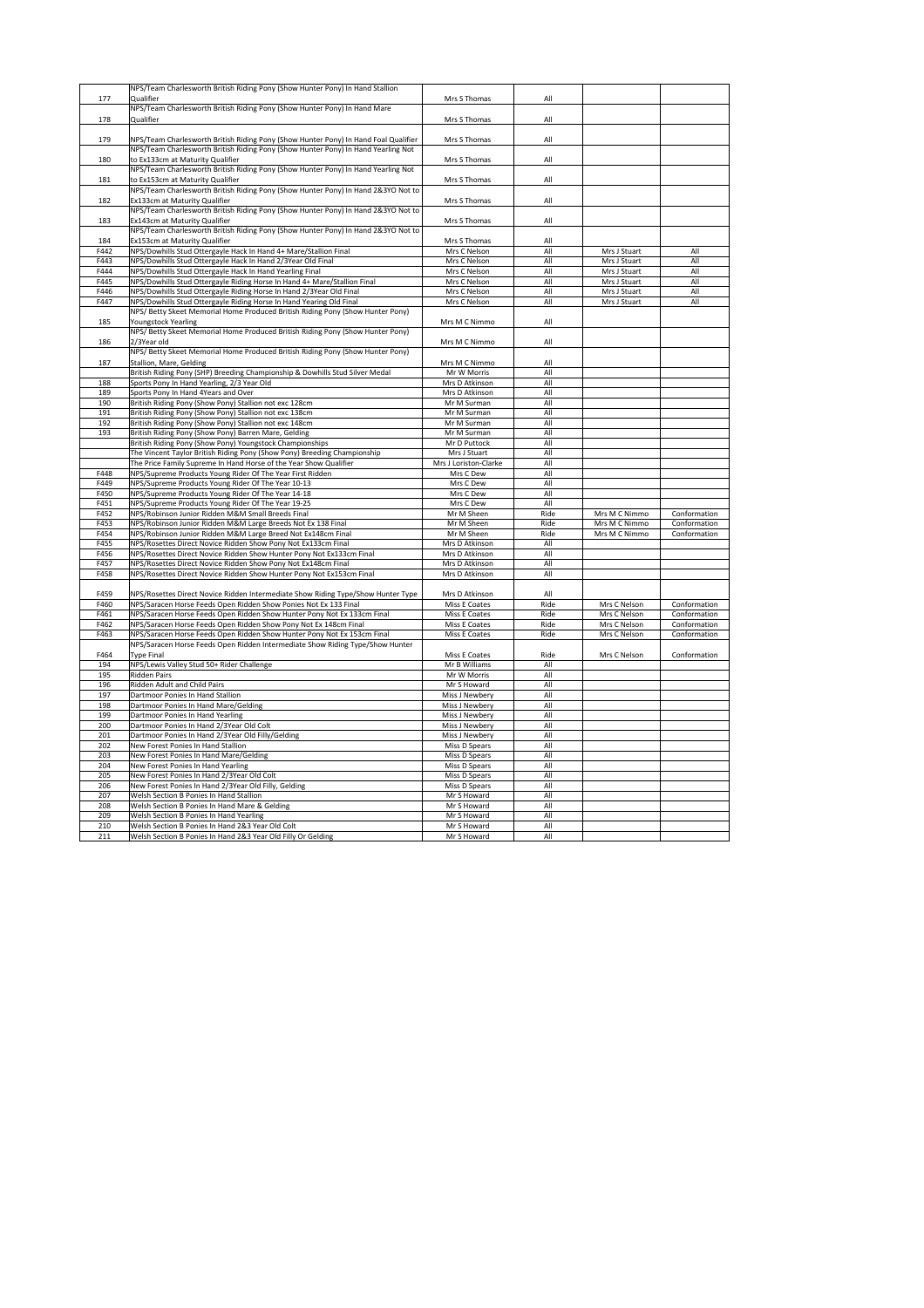| 212        | <b>Welsh Section A Ponies In Hand Stallions</b>                                               | Miss K Wainwright          | All        |                   |              |
|------------|-----------------------------------------------------------------------------------------------|----------------------------|------------|-------------------|--------------|
|            |                                                                                               |                            |            |                   |              |
| 213        | Welsh Section A Ponies In Hand Mares or Geldings                                              | Miss K Wainwright          | All        |                   |              |
| 214        | Welsh Section A Ponies In Hand Yearling                                                       | Miss K Wainwright          | All        |                   |              |
| 215        | Welsh Section A Ponies In Hand 2 & 3 Year Old Colt                                            | Miss K Wainwright          | All        |                   |              |
|            |                                                                                               |                            |            |                   |              |
| 216        | Welsh Section A Ponies In Hand 2 & 3 Year Old Filly or Gelding                                | Miss K Wainwright          | All        |                   |              |
| 217        | <b>Exmoor Ponies In Hand Stallion</b>                                                         | Mrs M Taylor               | All        |                   |              |
| 218        | <b>Exmoor Ponies In Hand Mare/Gelding</b>                                                     |                            | All        |                   |              |
|            |                                                                                               | Mrs M Taylor               |            |                   |              |
| 219        | <b>Exmoor Ponies In Hand Yearling</b>                                                         | Mrs M Taylor               | All        |                   |              |
| 220        | Exmoor Ponies In Hand 2/3Year Old Colt                                                        | Mrs M Taylor               | All        |                   |              |
|            |                                                                                               |                            |            |                   |              |
| 221        | Exmoor Ponies In Hand 2/3Year Old Filly Gelding                                               | Mrs M Taylor               | All        |                   |              |
| F465       | NPS/Pottofields Stud M&M In Hand Yearling Small Breeds Final                                  | Mrs H Banbury              | All        |                   |              |
| F466       | NPS/Pottofields Stud M&M In Hand 2&3 Year Old Small Breeds Final                              | Mrs H Banbury              | All        |                   |              |
|            |                                                                                               |                            |            |                   |              |
| F467       | NPS/Pottofields Stud M&M In Hand Four Years and Over Small Breeds Final                       | Mrs H Banbury              | All        |                   |              |
| F468       | NPS/Pottofields Stud M&M In Hand Yearling Large Breeds Final                                  | Mrs H Banbury              | All        |                   |              |
| F469       | NPS/Pottofields Stud M&M In Hand 2&3 Year Old Large Breeds Final                              | Mrs H Banbury              | All        |                   |              |
|            |                                                                                               |                            |            |                   |              |
| F470       | NPS/Pottofields Stud M&M In Hand Four Years and Over Large Breeds Final                       | Mrs H Banbury              | All        |                   |              |
| 222        | NPS/Sharptor Stud M&M Home Produced In Hand Qualifier Large Breeds                            | Mrs L Impey                | All        |                   |              |
| 223        | NPS/Sharptor Stud M&M Home Produced In Hand Qualifier Small Breeds                            | Mrs L Impey                | All        |                   |              |
|            |                                                                                               |                            |            |                   |              |
| 224        | Highland Ponies Including HPS Bronze Medal In Hand Stallion                                   | Mrs G McMurray             | All        |                   |              |
| 225        | Highland Ponies Including HPS Bronze Medal In Hand Mare & Gelding                             | Mrs G McMurray             | All        |                   |              |
| 226        |                                                                                               |                            | All        |                   |              |
|            | Highland Ponies Including HPS Bronze Medal In Hand Yearling                                   | Mrs G McMurray             |            |                   |              |
| 227        | Highland Ponies Including HPS Bronze Medal In Hand 2&3 Year Old Colt                          | Mrs G McMurray             | All        |                   |              |
|            |                                                                                               |                            |            |                   |              |
|            |                                                                                               |                            |            |                   |              |
| 228        | Highland Ponies Including HPS Bronze Medal In Hand 2&3 Year Old Filly or Gelding              | Mrs G McMurray             | All        |                   |              |
| 229        | Dales Ponies In Hand Stallion                                                                 | Mr P Boustead              | All        |                   |              |
| 230        |                                                                                               | Mr P Boustead              | All        |                   |              |
|            | Dales Ponies In Hand Mare & Gelding                                                           |                            |            |                   |              |
| 231        | Dales Ponies In Hand Yearling                                                                 | Mr P Boustead              | All        |                   |              |
| 232        | Dales Ponies In Hand 2&3 Year Old Colt                                                        | Mr P Boustead              | All        |                   |              |
|            |                                                                                               | Mr P Boustead              |            |                   |              |
| 233        | Dales Ponies In Hand 2&3 Year Old Filly or Gelding                                            |                            | All        |                   |              |
| 234        | Connemara Ponies In Hand Stallion                                                             | Mr M Goddard               | All        |                   |              |
| 235        | Connemara Ponies In Hand Mare & Gelding                                                       | Mr M Goddard               | All        |                   |              |
|            |                                                                                               |                            |            |                   |              |
| 236        | Connemara Ponies In Hand Yearling                                                             | Mr M Goddard               | All        |                   |              |
| 237        | Connemara Ponies In Hand 2/3 Year Old Colt                                                    | Mr M Goddard               | All        |                   |              |
| 238        | Connemara Ponies In Hand 2/3 Year Old Filly or Gelding                                        | Mr M Goddard               | All        |                   |              |
|            |                                                                                               |                            |            |                   |              |
| 239        | Shetland Ponies In Hand Stallion                                                              | Miss Z Bell                | All        |                   |              |
| 240        | Shetland Ponies In Hand Mare                                                                  | Miss Z Bell                | All        |                   |              |
|            |                                                                                               |                            |            |                   |              |
| 241        | Shetland Ponies In Hand Yearling                                                              | Miss Z Bell                | All        |                   |              |
| 242        | Shetland Ponies In Hand 2/3 Year Old                                                          | Miss Z Bell                | All        |                   |              |
| 243        | Shetland Ponies In Hand Minature Stallion                                                     | Miss Z Bell                | All        |                   |              |
|            |                                                                                               |                            |            |                   |              |
| 244        | Shetland Ponies In Hand Minature Yearling, 2 & 3 year old                                     | Miss Z Bell                | All        |                   |              |
| 245        | Shetland Ponies In Hand Minature Mare/Gelding                                                 | Miss Z Bell                | All        |                   |              |
| 246        | Fell Ponies In Hand Stallion                                                                  | Mr M Goddard               | All        |                   |              |
|            |                                                                                               |                            |            |                   |              |
| 247        | Fell Ponies In Hand Mare & Gelding                                                            | Mr M Goddard               | All        |                   |              |
| 248        | Fell Ponies In Hand Yearling                                                                  | Mr M Goddard               | All        |                   |              |
| 249        | Fell Ponies In Hand 2&3 Year Old Colt                                                         | Mr M Goddard               | All        |                   |              |
|            |                                                                                               |                            |            |                   |              |
| 250        | Fell Ponies In Hand 2&3 Year Old Filly or Gelding                                             | Mr M Goddard               | All        |                   |              |
| 251        | <b>Welsh Section C Ponies In Hand Stallion</b>                                                | Mrs L Barsoum-Allen        | All        |                   |              |
|            |                                                                                               |                            |            |                   |              |
| 252        | Welsh Section C Ponies In Hand Mare & Gelding                                                 | Mrs L Barsoum-Allen        | All        |                   |              |
| 253        | Welsh Section C Ponies In Hand Yearling                                                       | Mrs L Barsoum-Allen        | All        |                   |              |
|            |                                                                                               |                            |            |                   |              |
|            |                                                                                               |                            |            |                   |              |
| 254        | Welsh Section C Ponies In Hand 2/3 Year Old Colt                                              | Mrs L Barsoum-Allen        | All        |                   |              |
| 255        | Welsh Section C Ponies In Hand 2/3 Year Old Filly or Gelding                                  | Mrs L Barsoum-Allen        | All        |                   |              |
|            |                                                                                               |                            |            |                   |              |
| 256        | Welsh Section D Ponies In Hand Stallion                                                       | Mrs L Barsoum-Allen        | All        |                   |              |
| 257        | Welsh Section D Ponies In Hand Mare & Gelding                                                 | Mrs L Barsoum-Allen        | All        |                   |              |
| 258        | Welsh Section D Ponies In Hand Yearling                                                       | Mrs L Barsoum-Allen        | All        |                   |              |
|            |                                                                                               |                            |            |                   |              |
| 259        | Welsh Section D Ponies In Hand 2&3 Year Old Colt                                              | Mrs L Barsoum-Allen        | All        |                   |              |
| 260        | Welsh Section D Ponies In Hand 2&3 Year Old Filly or Gelding                                  | Mrs L Barsoum-Allen        | All        |                   |              |
|            |                                                                                               |                            |            |                   |              |
|            |                                                                                               |                            |            |                   |              |
|            | M&M In Hand Championships (Foal, Broodmare, Stallion, Wentworth Challenge Cup)                | Mr D Puttock               | All        |                   |              |
|            | M&M In Hand Supreme & Cuddington Stud Silver Medal                                            | Mrs J Lowth                | All        |                   |              |
| 261        | Concours de Elegance                                                                          | Miss Z Bell                | All        |                   |              |
|            |                                                                                               |                            |            |                   |              |
| 262        | NPS/ Rivervalley Stud Open Working Hunter Pony Qualifier Cradle Stakes                        | Mrs D Atkinson             | Jump       | Mr R Parker Jones | Conformation |
| 263        | NPS/ Rivervalley Stud Open Working Hunter Pony Qualifier Nursery Stakes                       | Mrs D Atkinson             | Jump       | Mr R Parker Jones | Conformation |
|            |                                                                                               | Mrs D Atkinson             |            | Mr R Parker Jones |              |
| 264        | NPS/ Rivervalley Stud Open Working Hunter Pony Qualifier Not Ex133                            |                            | Jump       |                   | Conformation |
| 265        | NPS/ Rivervalley Stud Open Working Hunter Pony Qualifier 133-143                              | Mrs D Atkinson             | Jump       | Mr R Parker Jones | Conformation |
| 266        | NPS/ Rivervalley Stud Open Working Hunter Pony Qualifier 143-153                              | Mrs D Atkinson             | Jump       | Mr R Parker Jones | Conformation |
|            |                                                                                               | Mrs D Atkinson             |            |                   | Conformation |
| 267        | NPS/ Rivervalley Stud Open Working Hunter Pony Qualifier 148-158                              |                            | Jump       | Mr R Parker Jones |              |
| F471       | NPS/TopSpec Open M&M Working Hunter Pony Exc 143 Final                                        | Mr R Parker Jones          | Jump       | Mrs J Lowth       | Conformation |
| F472       | NPS/TopSpec Open M&M Working Hunter Pony 133-143 Final                                        | Mr R Parker Jones          | Jump       | Mrs J Lowth       | Conformation |
|            |                                                                                               |                            |            |                   |              |
| F473       | NPS/TopSpec Open M&M Working Hunter Pony 122-133 Final                                        | Mr R Parker Jones          | Jump       | Mrs J Lowth       | Conformation |
| F474       | NPS/TopSpec Open M&M Working Hunter Pony Not Ex122 Final                                      | Mr R Parker Jones          | Jump       | Mrs J Lowth       | Conformation |
|            |                                                                                               |                            |            |                   |              |
|            |                                                                                               |                            |            |                   |              |
| F475       | <b>INPS/Stevenson Brothers Rocking Horses M&amp;M First Ridden Working Hunter Pony Final</b>  | Mr R Sutcliffe             | Jump       | Mr D Puttock      | Conformation |
| F476       | NPS/Sarah Please Memorial Junior M&M Working Hunter Pony Not Ex128 Final                      | Mrs G Cowell               | Jump       | Mr R Sutcliffe    | Conformation |
| F477       | NPS/Sarah Please Memorial Junior M&M Working Hunter Pony 128-138 Final                        | Mrs G Cowell               | Jump       | Mr R Sutcliffe    | Conformation |
|            |                                                                                               |                            |            |                   |              |
| F478       | NPS/Sarah Please Memorial Junior M&M Working Hunter Pony 138-148 Final                        | Mrs G Cowell               | Jump       | Mr R Sutcliffe    | Conformation |
| 268        | NPS/Anthony Evans Arena Eventing Challenge Qualifier 70cm                                     | Mr R Sutcliffe             | All        |                   |              |
| 269        | NPS/Anthony Evans Arena Eventing Challenge Qualifier 90cm                                     | Mr R Sutcliffe             | All        |                   |              |
|            |                                                                                               |                            |            |                   |              |
| F479       | NPS/Area 5 Intermediate M&M Working Hunter Pony Exc 143 Final                                 | Mr M Sheen                 | Jump       | Mrs C Whiteley    | Conformation |
| F480       | NPS/Area 5 Intermediate M&M Working Hunter Pony 133-143 Final                                 | Mr M Sheen                 | Jump       | Mrs C Whiteley    | Conformation |
|            |                                                                                               |                            |            |                   |              |
| F481       | NPS/Area 5 Intermediate M&M Working Hunter Pony 122-133 Final                                 | Mr M Sheen                 | Jump       | Mrs C Whiteley    | Conformation |
| F482       | NPS/Area 5 Intermediate M&M Working Hunter Pony Not Ex122 Final                               | Mr M Sheen                 | Jump       | Mrs C Whiteley    | Conformation |
| F483       | NPS/ Rivervalley Stud Open Working Hunter Cradle Stakes Final                                 | Miss E Coates              | Jump       | Mrs C Whiteley    | Conformation |
|            |                                                                                               |                            |            |                   |              |
| F484       | NPS/ Rivervalley Stud Open Working Hunter Nursery Stakes Final                                | Miss E Coates              | Jump       | Mrs C Whiteley    | Conformation |
| F485       | NPS/ Rivervalley Stud Open Working Hunter Not Ex 133 Final                                    | Miss E Coates              | Jump       | Mrs C Whiteley    | Conformation |
| F486       | NPS/ Rivervalley Stud Open Working Hunter 133-143 Final                                       | Miss E Coates              | Jump       | Mrs C Whiteley    | Conformation |
|            |                                                                                               |                            |            |                   |              |
| F487       | NPS/ Rivervalley Stud Open Working Hunter 143-153 Final                                       | Miss E Coates              | Jump       | Mrs C Whiteley    | Conformation |
| F488       | NPS/ Rivervalley Stud Open Working Hunter 148-158 Final                                       | Miss E Coates              | Jump       | Mrs C Whiteley    | Conformation |
| 270        |                                                                                               | Mrs S Thomas               |            |                   | Conformation |
|            | NPS/Mole Valley Farmers Working Hunter Pony of the Year (HOYS) Not Ex133                      |                            | Jump       | Mrs C Dew         |              |
| 271        | NPS/Mole Valley Farmers Working Hunter Pony of the Year (HOYS) 133-143                        | Mrs S Thomas               | Jump       | Mrs C Dew         | Conformation |
| 272        | NPS/Mole Valley Farmers Working Hunter Pony of the Year (HOYS) 143-153                        | Mrs S Thomas               | Jump       | Mrs C Dew         | Conformation |
|            |                                                                                               |                            |            |                   |              |
| 273        | NPS/Mole Valley Farmers Working Hunter Pony of the Year (HOYS) 148-158                        | Mrs S Thomas               | Jump       | Mrs C Dew         | Conformation |
| 274<br>275 | <b>INPS Supreme Dressage National Championship Qualifier Novice 24</b><br><b>Utility Pony</b> | Mrs D Jones<br>Mrs J James | All<br>All |                   |              |